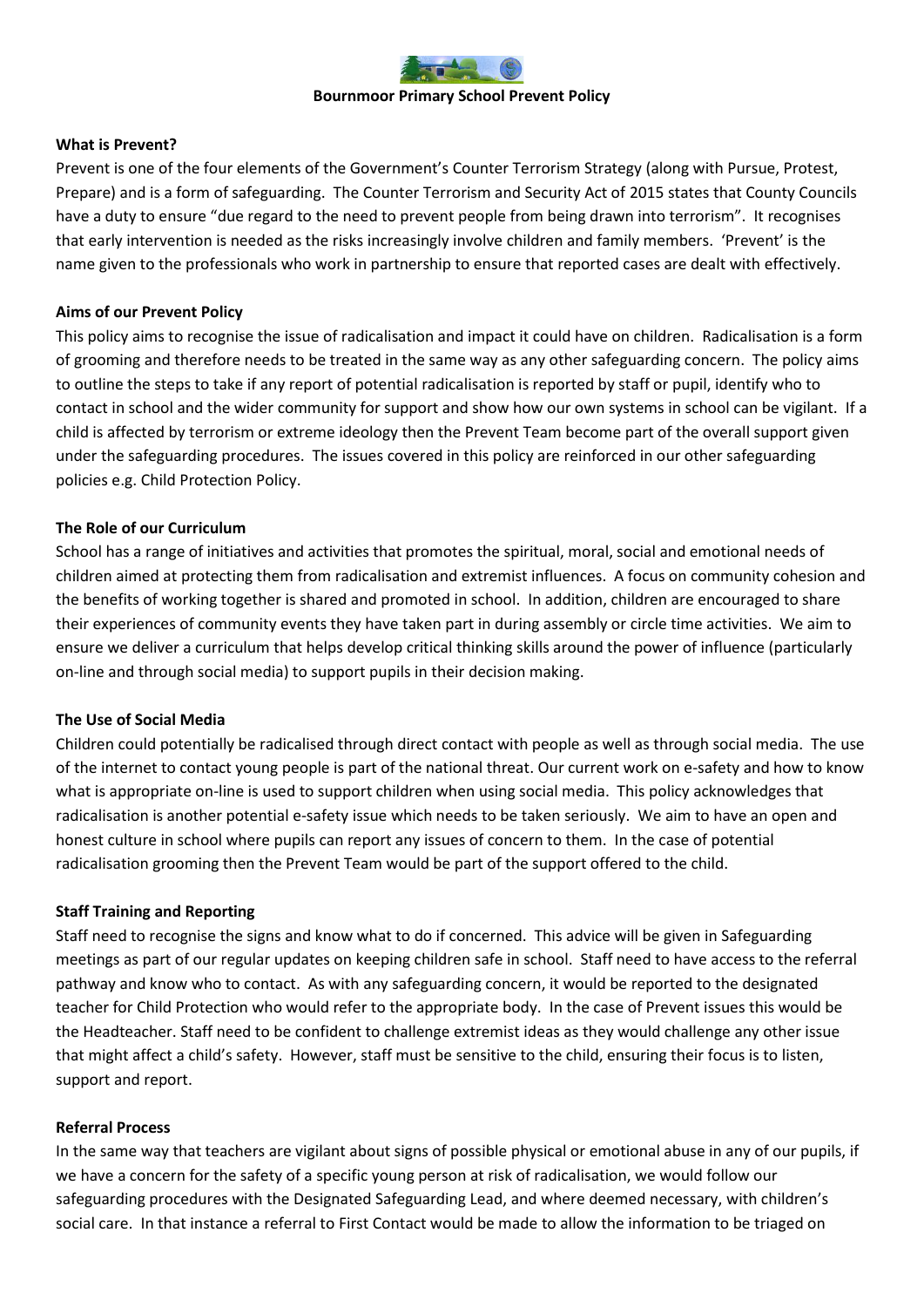03000 267979. The steps are outlined in our 'Child Protection Policy'. Additionally, contact can be made with the local police on 101 (non-emergency number). They will talk in confidence about concerns and help gain access to support and advice. The local authority or police can refer to the 'Channel' programme. 'Channel' is a voluntary Government funded programme which aims to safeguard children and adults from being drawn into terrorist activity. 'Channel' can provide a support plan and specific intervention to protect young people at risk, including mentoring. If concerns were very serious then we would call 999 or the confidential Anti-Terrorist Hotline.

# **The need to Risk Assess**

It is important to ensure a risk assessment is carried out to look at the potential issues. The focus should be on:

- $\circ$  Safeguarding concerns for the child, linking with First Contact for advice and referrals
- $\circ$  Understanding the local environment and the likelihood of a pupil being exposed to ideology
- o Be aware of the potential risk from social media and the internet on pupils
- o Ensure our curriculum offers a broad and balanced approach to the teaching of social, moral, spiritual and emotional aspects and ensures children learn about the power of influence and their own need to think critically
- $\circ$  Look at the potential risks in the local area (information sharing)
- $\circ$  Complete the self-assessment checklist to ensure we are complying with Prevent requirements
- o Work with the local police to look at the CTLP (Counter Terrorism Local Profile) and evaluate the potential scale of the issue

## **We have the following steps in place to ensure an effective Prevent strategy is embedded:**

- $\circ$  The lead, Headteacher and governors understands Prevent, its objectives and the expectations of the Prevent duty.
- o There is an identified strategic Prevent lead in school.
- o There is a clear awareness of the roles and responsibilities regarding Prevent.
- o Prevent safeguarding responsibilities are explicit within the school's safeguarding team.
- o Key staff and governors understand the risk of radicalisation and know how to refer children who may be vulnerable to being drawn into terrorism.
- o Strategic Prevent lead and/or safeguarding leads have a good understanding of Prevent, are able to recognise vulnerability to being drawn into terrorism and challenge extremist ideology associated with it. The lead understands how to obtain support for people who might be vulnerable to radicalisation and understand the 'Channel' programme.
- o Staff have access to guidance and literature on the Prevent agenda.
- $\circ$  Ensure that preventing young people from being exposed to radicalisation or extremism is part of the school's safeguarding policies and procedures.
- o A single point of contact for any Prevent concerns raised by staff within the school has been identified.
- o An appropriate internal Prevent referral process has been developed.
- $\circ$  Partner agency communication channels have been developed First Contact is the first port of call followed by the Prevent Lead at Durham County Council and Durham Constabulary when outside agencies need to be consulted or for making a referral.
- o An audit trail for notification reports/referrals exists (see Appendix 1).
- o Prevent referrals/notifications are being managed or overseen by relevant staff.
- $\circ$  A process is in place to identify and develop 'lessons learnt' (see Appendix 1).
- $\circ$  School has a range of initiatives and activities that promotes the spiritual, moral, social and emotional needs of children aimed at protecting them from radicalisation and extremist influences.
- $\circ$  The school delivers training that helps develop critical thinking skills around the power of influence, particularly on-line and through social media.
- $\circ$  Students are aware of the benefits of community cohesion and the damaging effects of extremism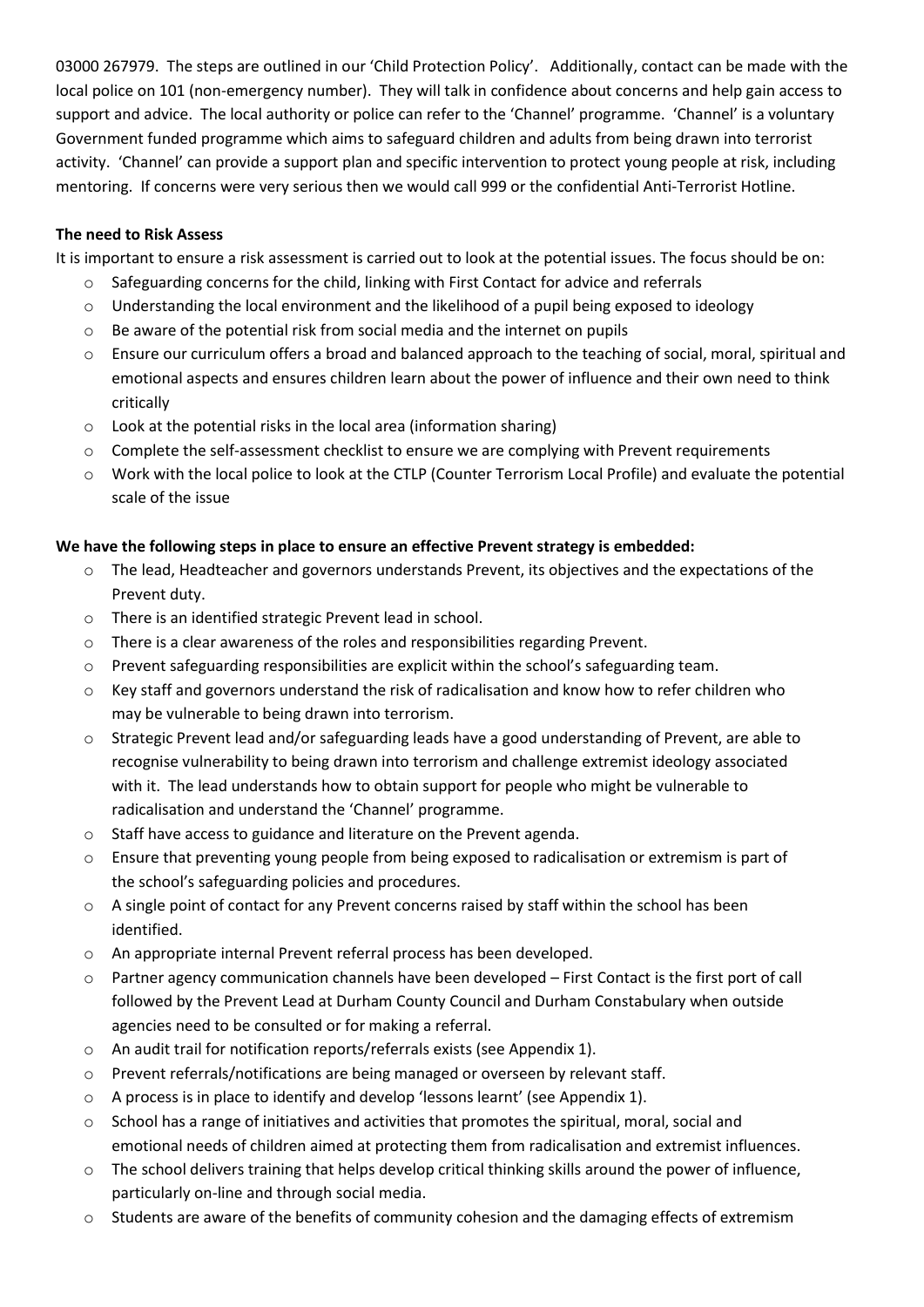on community relations.

o Staff are able to provide appropriate challenge to students, parents or governors if opinions are expressed that are contrary to fundamental British values and promotion of community cohesion.

# **Equality**

This policy aims to support *all* pupils who are at risk and need safeguarding measures to help and protect them.

## **Contacts**

**Safeguarding:**

- o **Local Authority Designated Officer (LADO)**
- o **First Contact Tel: 03000 267979**
- o **Durham Local Safeguarding Children Board website: [www.durham-lscb.org.uk](http://www.durham-lscb.org.uk/) for referral form and advice**

## **Prevent:**

- o **Local Police telephone 101 (non-emergency)**
- o **Prevent Durham Constabulary**
- o **Prevent Education Support Team at Durham**
- o **Anti-Terrorist Hotline**

| Date for Review | November 2022             |
|-----------------|---------------------------|
| Mrs L'A Snowdon | Headteacher               |
| Mrs 7 Bell      | <b>Chair of Governors</b> |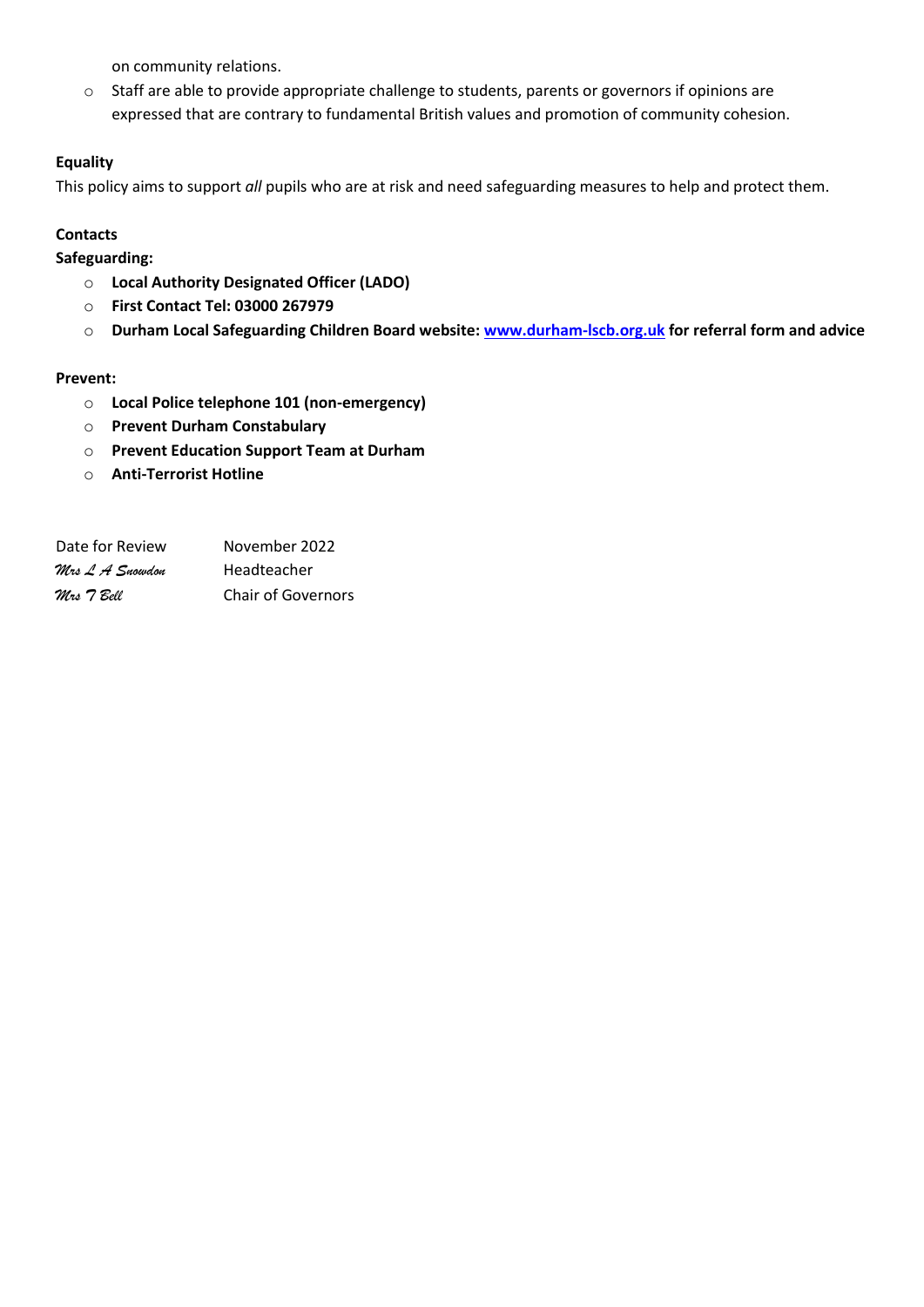